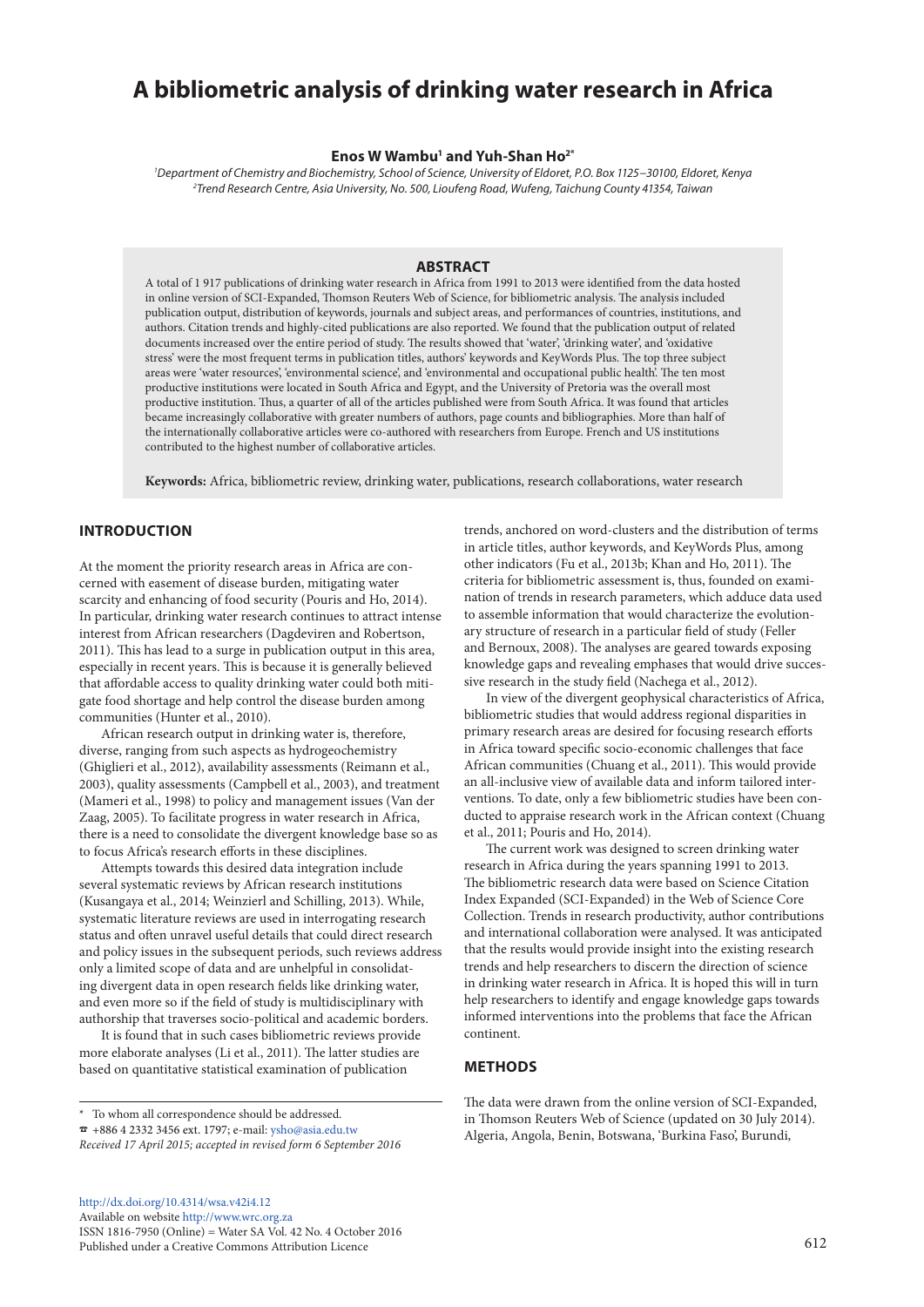Cameroon, Cape Verde, 'Cent Afr Empire', Chad, Comoros, Congo, 'Congo Peopl Rep', 'Congo Republic', 'Cote Ivoire', 'Ivory Coast', Djibouti, 'Afars&Issas', Egypt, 'Equat Guinea', Eritrea, Ethiopia, Gabon, Gambia, Ghana, Guinea, 'Guinea Bissau', Kenya, Lesotho, Liberia, Libya, Madagascar, 'MalagassyRepubl', Malawi, Mali, Mauritania, Mauritius, Morocco, Mozambique, Namibia, Niger, Nigeria, Rwanda, 'Sao Tome &Prin', Senegal, Seychelles, 'Sierra Leone', Somalia, 'South Africa', 'South Sudan', Sudan, Swaziland, Tanzania, Togo, Tunisia, Uganda, Zambia, Zimbabwe, 'Dem Rep Congo', 'Western Sahara', and 'Spanish Sahara' were searched in terms of country. The terms 'drinking water', 'drinking waters', 'drinkable water', 'drinkable waters', and 'drinking waterborne' (Fu et al., 2013b) were then searched in terms of topic (including 4 parts: title, abstract, authors' keywords, and KeyWords Plus) within the publication years ranging from 1991 to 2013. Articles originating from England, Scotland, Northern Ireland, and Wales were reclassified as being from the United Kingdom (UK).

The reported impact factor  $(IF_{2013})$  for journals were obtained from the Thomson Reuters Web of Science Journal Citation Reports of 2013. Classification of publications into articles, proceedings papers, reviews, meeting abstracts, notes, letters, editorial materials, corrections, and book chapters, were obtained using a search for document types. Contributions from institutions and countries were identified by occurrence of at least one author in the publications. Collaboration types were determined from the addresses of authors. Articles were classified based on the country and institution of origin as: 'single country articles', if the authors were from the same country; 'single institution articles', if the authors were from the same institution; 'internationally collaborative articles', if the articles were co-authored by researchers from multiple countries; 'inter-institutionally collaborative articles', if authors were from different institutions; 'first-author article', if the first author was from the country or institution for analysis; and, 'corresponding-author article', if the corresponding-author was from the country or institution for analysis. The total of number of citations of an article from its date of publication up to the end of the year 2013, was recorded as  $TC_{2013}$ . Articles with  $TC_{2013} > 60$  were selected as top-cited articles in drinking water research in Africa during this period. The citation frequencies, from publication up to the end of 2013, for each of the top-cited articles was then collected and analysed.

# **RESULTS and DISCUSSION**

All published articles in drinking water research in Africa during the years 1991 to 2013 were analysed. The analysed parameters included: document type; publication language; volume and characteristics of publication output; subject categories; publication output by journals; performance of countries and research institutions; and trends in research collaborations. Citation patterns and distribution of title words, authors' keywords, and KeyWords Plus in different periods were also analysed.

#### **Main document type**

A total of 1 719 documents were found within 9 document types indexed in the Thomson Reuters Web of Science. The most common document type was the research article (95% of the 1 719 documents), followed by proceedings papers (8.3%), review papers (3.2%), meeting abstracts (0.70%), notes (0.47%), letters (0.47%), editorial materials (0.12%), a correction, and a

http://dx.doi.org/10.4314/wsa.v42i4.12 Available on website http://www.wrc.org.za ISSN 1816-7950 (Online) = Water SA Vol. 42 No. 4 October 2016 Published under a Creative Commons Attribution Licence 613

book chapter. The patterns in distribution of the document types were comparable to those reported in literature (Chuang et al., 2011). However, there were no bibliographical items, bibliographies, database reviews, research discussions, software reviews and reprints (as found in studies by Fu et al., 2013a; Tan et al., 2013) found in this study.

Citation data for different document types were analysed (Table 1). The total citation,  $TC_{2013}$ , for each document type was consistent with the total publication output (*TP*) within the document types. This shows that higher publication output of a particular document type led to higher visibility and likelihood of citation within that document type. It was not surprising that reviews had higher citations per paper (*CPP*) than articles because review papers cover a wider perspective of a research topic and present information to readers in a more integrated manner, which help readers to get a broader perspective of the subject matter compared to other primary document types. For this reason, reviews receive more citations than articles (Guimaraes and Carlini, 2004). It was, however, unusual that conference proceedings in the current analyses had higher *CPP*  than the articles. This indicates that drinking water research in Africa is still developing as researchers in mature research fields generally consult articles from reputable sources known for their high standards and rigorous peer-review. However, only the 1 633 original research articles found in the current work were further examined as articles represented the majority of the peerreviewed documents in this field.

#### **Publication output and language**

Trends in distribution of research articles by year of publication were analysed (Fig. 1). The annual output of research articles increased from about 20 articles in the early 1990s to 71 articles in the year 2004. Publication output decreased to 54 articles in 2007 before again increasing to 194 articles by the year 2013. The observed expansion in the research output reflected increased use of information technologies (Samuels et al., 1991) such as computers, the Internet (Blau et al., 2003) and mobile phones (Ailamaki et al., 2003), which enhanced data handling and transmission and access to scientific information during this period. The period under study also coincided with the time of rapid expansion in higher education in Africa leading to increased research output from the continent (Varghee, 2004).

The graph of 'number of articles' versus 'time in years' depicted in Fig. 1 is convex, which affirms that drinking water research in Africa is a developing study field. Similar plots normally assume a characteristic sigmoid shape for maturing study fields (Yu et al., 2012).

All in all, English was the language of choice for communicating scientific data, having been used to publish 1 582 or 97% of the 1 633 research articles., followed by French (2.9%), German (0.12%) and Spanish (0.061%). Scientific language use reflected historical ties between Africa and Western Europe, which are traceable to the 19<sup>th</sup> century 'European scramble for Africa' (Griffiths, 1986). The publication languages found in the current study were, therefore, fewer than is normally the case in similar analyses (Fu et al., 2013a; Mao et al., 2010).

#### **Article characteristics**

As depicted in Table 2, drinking water research in Africa became increasingly collaborative over the period studied. The mean number of authors per article increased from 2.7 to 4.8 and mean paper length rose from 6.3 to 10 pages between the early 1990s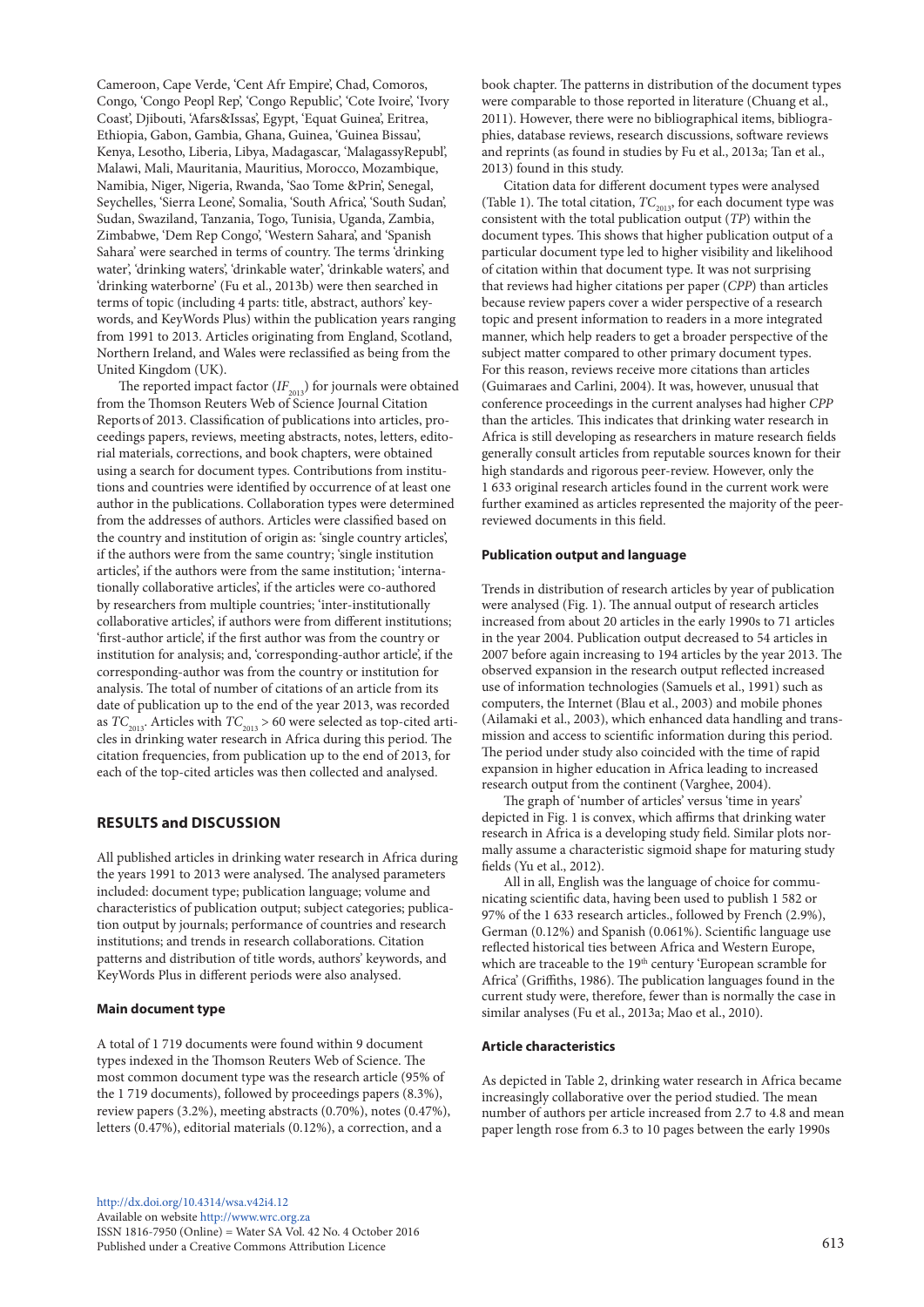| <b>TABLE 1</b><br>Distribution of water research by document types of publi-<br>cation output in Africa between 1991 and 2013 |      |       |          |          |  |  |  |
|-------------------------------------------------------------------------------------------------------------------------------|------|-------|----------|----------|--|--|--|
| <b>CPP</b><br><b>TC2013</b><br>ТP<br>$\%$<br><b>Document type</b>                                                             |      |       |          |          |  |  |  |
| Article                                                                                                                       | 1633 | 95    | 12 968   | 7.9      |  |  |  |
| Proceedings paper                                                                                                             | 142  | 8.3   | 1 1 6 6  | 8.2      |  |  |  |
| Review                                                                                                                        | 55   | 3.2   | 839      | 15       |  |  |  |
| Meeting abstract                                                                                                              | 12   | 0.70  | 2        | 0.17     |  |  |  |
| Note                                                                                                                          | 8    | 0.47  | 63       | 7.9      |  |  |  |
| Letter                                                                                                                        | 8    | 0.47  | 57       | 7.1      |  |  |  |
| Editorial material                                                                                                            | 2    | 0.12  | 10       | 5.0      |  |  |  |
| Correction                                                                                                                    |      | 0.058 | $\Omega$ | $\Omega$ |  |  |  |
| Book chapter                                                                                                                  |      | 0.058 | $\Omega$ | $\theta$ |  |  |  |

*TP: number of articles; TC<sub>2013</sub>: number of citations since publication to the end of 2013; CPP: citations per publication.*

and 2013. The number of bibliographic sources per articles also increased from 13–22 citations, which was typical of research articles in the early 1990s, to 40−45 citations per article after the year 2010.

#### **Research focuses of drinking water research in Africa**

Statistical analysis of the frequency of key terms in article titles, authors' keywords, and KeyWords Plus provides details of research progress and indicates the direction of science in a research field. Distribution of title words, authors' keywords, and KeyWords Plus in different periods can be used to determine research focus (Li et al., 2009) and word clusters have been applied to characterize articles in the subsequent years (Mao et al., 2010).

A total of 115 title words appeared in at least 20 research articles in drinking water research in Africa during the study period. The top 10 most frequent title words were: 'water' (631; 39% of 1,633 articles), 'drinking' (238; 15%), 'rats' (142; 8.7%), 'south' (141; 8.6), 'Africa' (124; 7.6%), 'effect' (117; 7.2%), 'treatment' (111; 6.8%), 'rural' (95; 5.8%), and 'ground water' (92; 5.6%). The analysis of authors' keywords revealed 199 keywords that appeared in at least 5 articles. The top 10 most frequent terms in authors' keywords were: 'drinking water' (123; 9.2%), 'water quality' (71; 5.3%), 'water' (68; 5.1%), 'groundwater' (51; 3.8%), 'oxidative stress' (44; 3.8%), 'heavy metals' (38; 2.8%), 'rat' (35; 2.6%), 'rats' (34; 2.5%), 'fluoride' (31; 2.3%), and 'selenium' (27; 2.0%). Using KeyWords Plus, 133 terms appeared in at least 11 articles. As for the authors' keywords, the most frequent term was 'drinking water'(361 articles; 26% of all articles) followed by 'lipid-peroxidation' (72; 5.3%), 'toxicity' (66; 4.8%), 'water' (66; 4.8%), 'quality' (62; 4.5%), 'removal' (51; 3.7%), 'diarrhea' (50; 3.7%), 'oxidative stress' (47; 3.4%), 'exposure' (46; 3.4%), 'contamination' (45; 3.3%), and 'adsorption' (45; 3.3%).

Accordingly, the most frequent KeyWords Plus terms were more varied than the top title words but less diverse than the top authors' keywords. The term 'water' appeared in the top 10 category across title words, authors' keywords and KeyWords Plus. Two terms, 'drinking water' and 'rats', were found among the top 10 for title words and authors' keywords. Concurrent appearance of the terms 'South' (141; 8.6%) and 'Africa' (124; 7.6%) in title category alludes to the name 'South Africa', indicating the national origin of the research work. This underscored the central role played by South African research institutions in water research in Africa during this period. The term 'oxidative stress', which relates to the effect of reactive nitrogen oxides to biological systems (Betteridge, 2000), appeared in the top 10 most used



*Number of articles and citations per article by year*

terms across authors' keywords and KeyWords Plus. This suggests a significant interface between environmental toxicology, ecology and drinking water research in Africa during this period.

#### **Subject categories and journals of publication**

As depicted in Table 3, at least 28 journals from 15 different publishers published 10 or more articles on drinking water research in Africa during the reference period. The top 4 journal publishers were Springer, Pergamon-Elsevier Limited, Elsevier BV and IWA Publishing. The prevailing journal impact factors ( $r^2$  = 0.0052) and 5-year-cumulative journal impact factors  $(r^2 = 0.0065)$  did not appear to determine the choice of journals for publishing drinking water research in Africa in the current study period. Nineteen subject areas contributed to at least 40 articles. The top subject areas were 'water resources' (445; 27%)', environmental science' (293; 24%), 'environmental and occupational public health' (197; 12%), 'toxicology' (134; 8.2%), 'environmental engineering' (126; 7.7%), 'chemical engineering' (122; 7.5%), 'microbiology' (104; 6.4%), 'biotechnology and applied microbiology' (73; 4.5%)', tropical medicine' (66; 4.1%), 'pharmacology and pharmacy' (58; 3.6%), 'biochemistry and molecular biology' (57; 3.5%), 'meteorology and atmospheric sciences' (57; 3.5%), 'dairy and animal science agriculture' (54; 3.3%), 'veterinary sciences' (54; 3.3%), 'civil engineering' (47; 2.9%), 'infectious diseases' (47; 2.9%), 'analytical chemistry' (46; 2.6%), and 'food science' (32; 2.1%). More than half of the research was conducted in the areas of 'water resources' (27%) and 'environmental science' (24%). The rest of the research fell within subject areas of 'environmental sciences & ecology' (16%), 'water resources' (14%), 'engineering' (12%) and 'environmental & occupational public health' (7.7%). This was consistent with recent findings by Pouris and Ho (2014), which showed that 'environmental science', 'water resources', and 'public health' were still the key research areas in Africa.

#### **Performance of Africa research institutions and countries**

Research institutions from 43 Africa countries were involved in drinking water research during the 1991–2013 period. Forty-six of these institutions published at least 10 articles on drinking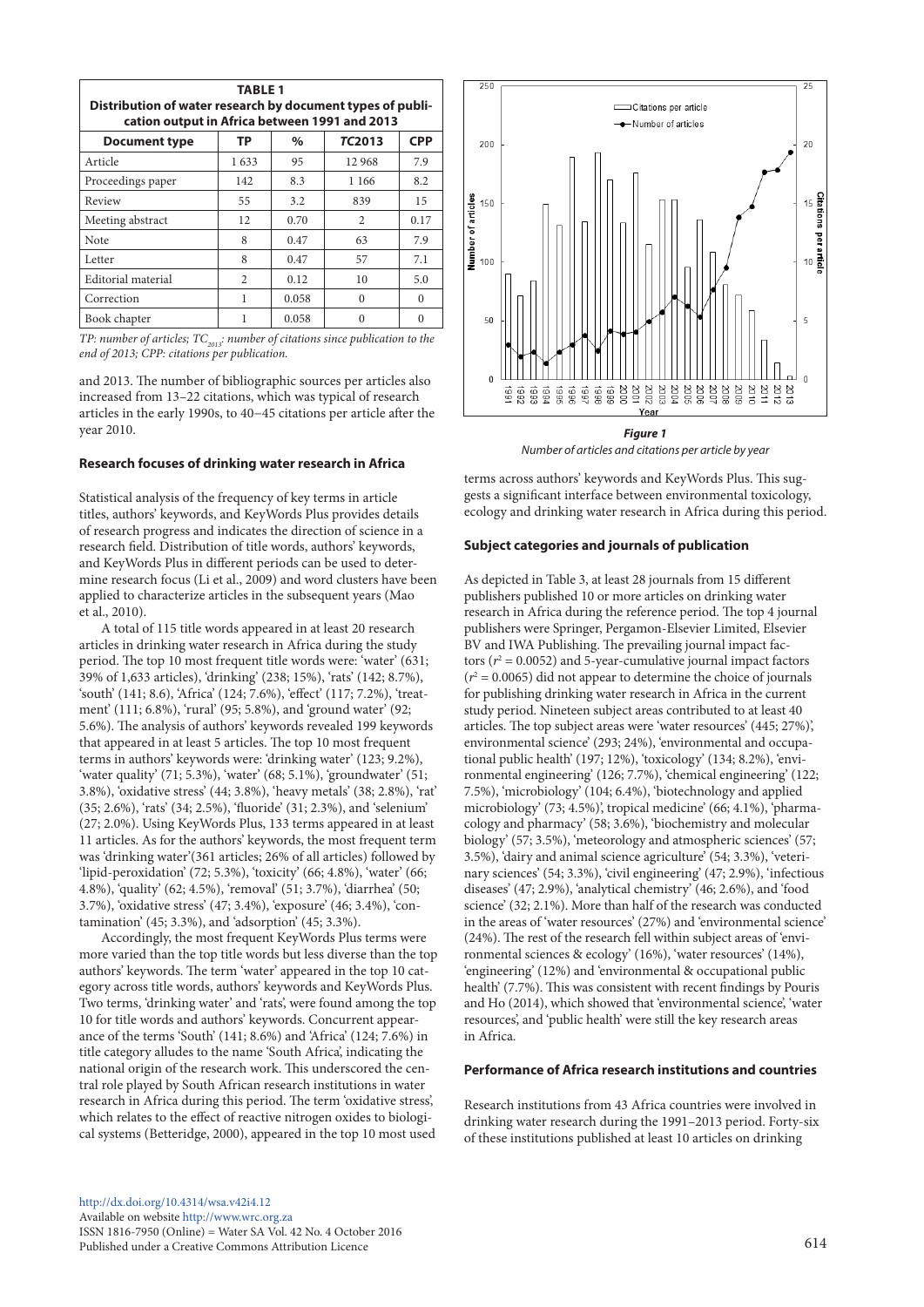water research during this period. University of Pretoria (89 or 5.5% of the 1 633 articles) was the most prolific institution overall, followed by University of Johannesburg (41; 2.5%); Tshwane University of Technology (37; 2.3%); Cairo University (36; 2.2%); Council for Scientific and Industrial Research (CSIR) (34; 2.1%); National Research Centre (33; 2.0%); University of Alexandria (31; 1.9%); University of Ibadan (31; 1.9%); University of the Witwatersrand (30; 1.8%); Addis Ababa University (28; 1.7%); and University of KwaZulu-Natal (28; 1.7%). The list of the 46 most productive institutions in drinking water research in Africa was, therefore, dominated by institutions from South Africa (13; 28.3%), Egypt (10; 21.7%), Tunisia (7; 15.2%), and Nigeria (6; 13.0%). Ten countries, including Botswana, Ethiopia, Ghana, Kenya, Malawi, Morocco, Sudan, Tanzania, Uganda, and Zimbabwe, were each represented by one institution among these elite research institutions.

The 21 most productive African countries in drinking water research during this period are listed in Table 4, with information about total articles, independent articles, collaborative articles, first author articles, corresponding-author articles, and single-author articles produced. As expected, a large proportion of water research in Africa during the 1991–2013 period was published by institutions from South Africa (402; 25% of all articles), followed by those from Egypt (270; 17%), Nigeria (190; 12%) and Tunisia (158; 10%). South Africa and Egypt were the top 2 African countries by total number of publications, singlecountry publications, internationally collaborative publications, first author publications, corresponding-author publications and single-author publications. Furthermore, the ranking of the top 4 African countries remained unchanged for *TPR*, *IPR*, *FPR*, and *RPR*. Morocco, Algeria and Kenya were the only countries outside the top 4 countries by *TPR* to break into the top 5 categories based on *IPR*, *CPR*, *FPR*, and *RPR* groups.

These results mirrored the findings of similar analyses by Pouris and Ho (2014), in which South Africa, with 29 474 or 26% of 111 877 articles, was ranked the most collaborative African country, ahead of Egypt (24,126; 22%), Tunisia (11 504; 10%), Nigeria (9 664; 8.6%), Algeria (7,391; 6.6%), Morocco (6,153; 5.5%), and Kenya (4,480; 4.0%). This indicates that drinking water research can be used to estimate more general research trends of a heterogeneous scientific community.

The current results were, however, at variance with those of earlier studies on 'public health research in Africa' (Chuang et al., 2011) and 'epidemiology and public health training and research in the WHO African region' (Nachega, 2012). The extent of inconsistency between the current findings and those of the two sets of data measures the degree of disconnect between drinking water research and public health-related research. In one of the cited works (Chuang et al., 2011), the merit of African countries in 'public-health research' was in the order: South Africa, (222; 20% of 1 086 articles), Kenya (93; 8.6%), Egypt (82; 7.6%), Nigeria (82; 7.6%), and Tanzania (78; 7.1%). Similarly, an 'analysis of epidemiology and public health training and research' (Nachega et al., 2012), gave a ranking of: South Africa (1 978; 22.4% of 8 835 articles), Kenya (851, 9.6%), Nigeria (758, 8.6%), Tanzania (549, 6.2%), and Uganda (428, 4.8%).

Given that the sub-Saharan states of East Africa feature strongly among the top countries in health-related research but not as strongly in the current analysis of drinking water research, this indicates that inter-regional differences in research emphasis control the research involvement of African researchers. Sub-Saharan states such as Kenya, Uganda, and Tanzania are more inclined towards health-related research due to a need

| http://dx.doi.org/10.4314/wsa.v42i4.12                        |     |
|---------------------------------------------------------------|-----|
| Available on website http://www.wrc.org.za                    |     |
| ISSN 1816-7950 (Online) = Water SA Vol. 42 No. 4 October 2016 |     |
| Published under a Creative Commons Attribution Licence        | 615 |

| <b>TABLE 2</b>                                                                                    |           |           |           |           |           |         |           |          |
|---------------------------------------------------------------------------------------------------|-----------|-----------|-----------|-----------|-----------|---------|-----------|----------|
| <b>Characteristics of drinking water scientific articles from</b><br>Africa between 1991 and 2013 |           |           |           |           |           |         |           |          |
| Year                                                                                              | <b>TP</b> | <b>AU</b> | AU/       | <b>NR</b> | NR/       | PG      | PG/       | CP(%)    |
|                                                                                                   |           |           | <b>TP</b> |           | <b>TP</b> |         | <b>TP</b> |          |
| 1991                                                                                              | 30        | 96        | 3.2       | 530       | 18        | 238     | 7.9       | 5(17)    |
| 1992                                                                                              | 20        | 53        | 2.7       | 312       | 16        | 141     | 7.1       | 5(25)    |
| 1993                                                                                              | 24        | 81        | 3.4       | 304       | 13        | 192     | 8.0       | 7(29)    |
| 1994                                                                                              | 14        | 51        | 3.6       | 312       | 22        | 88      | 6.3       | 6(43)    |
| 1995                                                                                              | 24        | 74        | 3.1       | 421       | 18        | 168     | 7.0       | 11 (46)  |
| 1996                                                                                              | 30        | 100       | 3.3       | 736       | 25        | 224     | 7.5       | 13(43)   |
| 1997                                                                                              | 38        | 168       | 4.4       | 830       | 22        | 244     | 6.4       | 16(42)   |
| 1998                                                                                              | 25        | 92        | 3.7       | 569       | 23        | 185     | 7.4       | 10(40)   |
| 1999                                                                                              | 42        | 160       | 3.8       | 1017      | 24        | 294     | 7.0       | 20(48)   |
| 2000                                                                                              | 39        | 156       | 4.0       | 944       | 24        | 316     | 8.1       | 18 (46)  |
| 2001                                                                                              | 41        | 143       | 3.5       | 886       | 22        | 323     | 7.9       | 16(39)   |
| 2002                                                                                              | 50        | 208       | 4.2       | 1 260     | 25        | 427     | 8.5       | 25(50)   |
| 2003                                                                                              | 58        | 204       | 3.5       | 1652      | 28        | 464     | 8.0       | 27 (47)  |
| 2004                                                                                              | 71        | 256       | 3.6       | 1709      | 24        | 544     | 7.7       | 18(25)   |
| 2005                                                                                              | 63        | 258       | 4.1       | 1999      | 32        | 544     | 8.6       | 20(32)   |
| 2006                                                                                              | 54        | 211       | 3.9       | 1899      | 35        | 501     | 9.3       | 25 (46)  |
| 2007                                                                                              | 77        | 307       | 4.0       | 2 2 7 7   | 30        | 676     | 8.8       | 32(42)   |
| 2008                                                                                              | 96        | 381       | 4.0       | 3 0 1 7   | 31        | 825     | 8.6       | 42 (44)  |
| 2009                                                                                              | 139       | 534       | 3.8       | 4 5 5 0   | 33        | 1 1 0 5 | 7.9       | 66 (47)  |
| 2010                                                                                              | 148       | 676       | 4.6       | 5852      | 40        | 1 3 2 3 | 8.9       | 66 (45)  |
| 2011                                                                                              | 177       | 782       | 4.4       | 7 2 3 6   | 41        | 1609    | 9.1       | 79 (45)  |
| 2012                                                                                              | 179       | 819       | 4.6       | 7339      | 41        | 1744    | 9.7       | 82 (46)  |
| 2013                                                                                              | 194       | 929       | 4.8       | 8790      | 45        | 1972    | 10        | 113 (58) |
| Total                                                                                             | 1633      | 6739      |           | 54 441    |           | 14 147  |           |          |
| Average                                                                                           |           |           | 3.8       |           | 27.5      |         | 8.1       |          |

*TP: number of articles; AU: number of authors; NR: number of cited references; PG: number of pages; CP: number of internationally collaborative articles; %: percentage of internationally collaborative articles in each year*

| <b>TABLE 3</b><br>Top 10 journals in drinking water research during the period<br>1991-2013 |           |      |  |  |  |
|---------------------------------------------------------------------------------------------|-----------|------|--|--|--|
| Journal                                                                                     | <b>TP</b> | $\%$ |  |  |  |
| Water SA                                                                                    | 96        | 5.9  |  |  |  |
| Desalination                                                                                | 58        | 3.6  |  |  |  |
| Physics and Chemistry of the Earth                                                          | 45        | 2.8  |  |  |  |
| Water Science and Technology                                                                | 42        | 2.6  |  |  |  |
| <b>Environmental Monitoring and Assessment</b>                                              | 35        | 2.1  |  |  |  |
| Water Research                                                                              | 25        | 1.5  |  |  |  |
| Desalination and Water Treatment                                                            | 24        | 1.5  |  |  |  |
| American Journal of Tropical Medicine and Hygiene                                           | 22        | 1.3  |  |  |  |
| African Journal of Microbiology Research                                                    | 22        | 1.3  |  |  |  |
| Journal of Water and Health                                                                 | 21        | 1.3  |  |  |  |

*TP: number of articles*

to control tropical illnesses such as malaria (Lopez et al., 2006), and a myriad of waterborne illnesses (Harris et al., 2013). On the other hand, water scarcity was the primary concern of the research communities of the arid Northern Region, comprising the states of Egypt, Tunisia, Morocco, Libya and Algeria (Droogers et al., 2012).

Accordingly, North Africa, with a combined total of 598 or 37% of all the articles published in drinking water research during the current period of study, was the most prolific region, followed by West Africa (374; 23%), East Africa (147; 9.0%), Southern Africa (106; 6.0%) when excluding South Africa, Horn of Africa (75; 5.0%), and Central Africa (4; < 1.0%). It was noted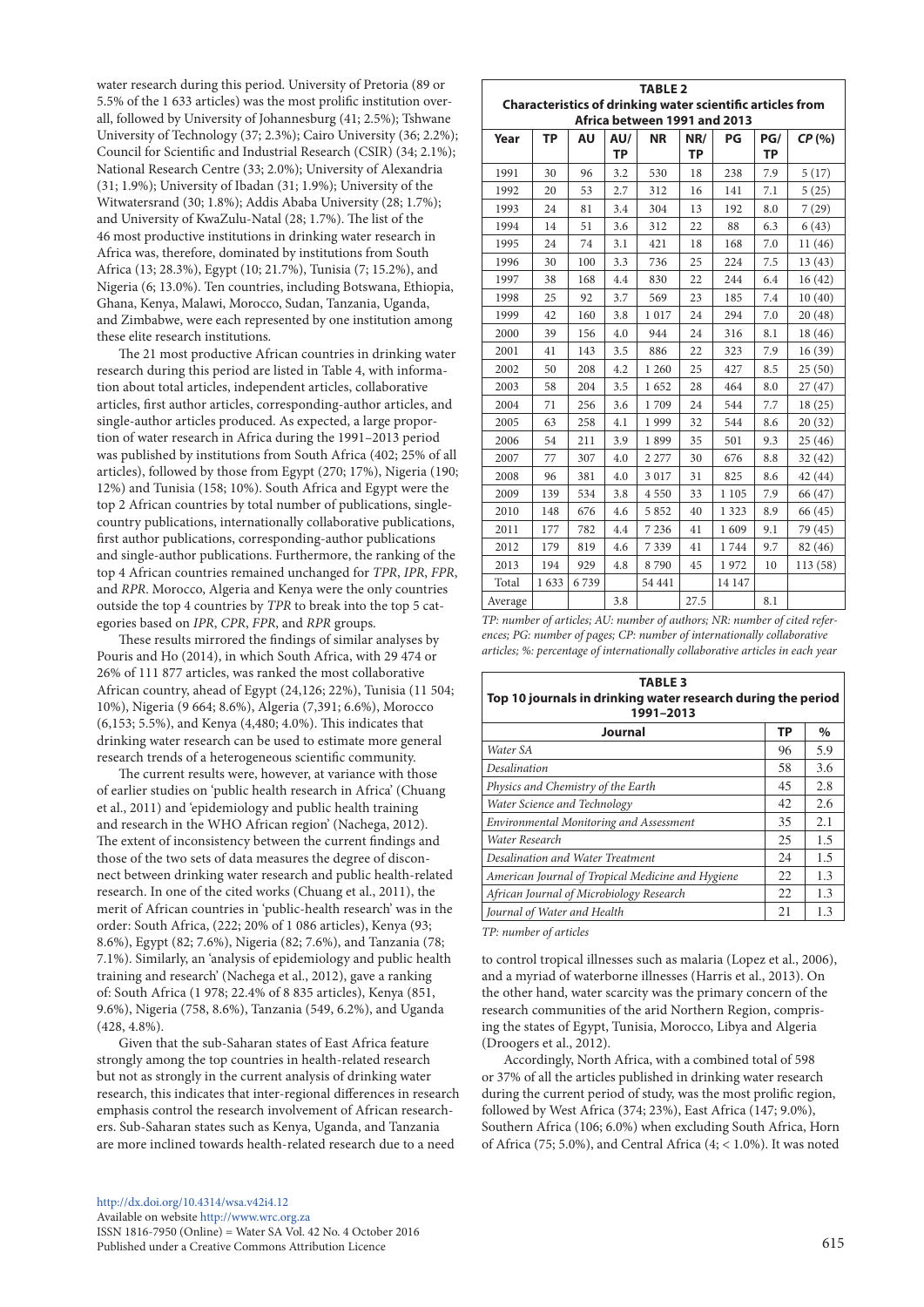| <b>TABLE 4</b><br>Top 21 African countries with more than 10 articles |           |                |            |          |                |                |                |
|-----------------------------------------------------------------------|-----------|----------------|------------|----------|----------------|----------------|----------------|
| Country                                                               | <b>TP</b> | <b>TPR (%)</b> | IPR $(% )$ | CPR(%)   | <b>FPR (%)</b> | <b>RPR (%)</b> | <b>SPR (%)</b> |
| South Africa                                                          | 402       | 1(25)          | 1(31)      | 1(16)    | 1(21)          | 1(21)          | 2(21)          |
| Egypt                                                                 | 270       | 2(17)          | 2(18)      | 2(15)    | 2(12)          | 2(12)          | 1(30)          |
| Nigeria                                                               | 190       | 3(12)          | 3(16)      | 6(6.1)   | 3(10)          | 3(10)          | 3(19)          |
| Tunisia                                                               | 158       | 4(10)          | 4(10)      | 3(9.4)   | 4(8.5)         | 4(8.5)         | N/A            |
| Morocco                                                               | 94        | 5(5.8)         | 6(4.2)     | 4(7.8)   | 5(4.0)         | 5(4.0)         | 9(1.6)         |
| Algeria                                                               | 76        | 6(4.7)         | 5(4.4)     | 7(5.0)   | 6(3.7)         | 6(3.7)         | 4(7.3)         |
| Kenya                                                                 | 74        | 7(4.5)         | 9(2.1)     | 5(7.6)   | 9(1.8)         | 9(1.7)         | 5(3.2)         |
| Ghana                                                                 | 57        | 8(3.5)         | 7(3.0)     | 9(4.2)   | 7(2.1)         | 7(2.1)         | 5(3.2)         |
| Ethiopia                                                              | 54        | 9(3.3)         | 8(2.3)     | 8(4.6)   | 8(2.0)         | 8(2.0)         | 9(1.6)         |
| Cameroon                                                              | 37        | 10(2.3)        | 12(0.88)   | 10(4.0)  | 10(1.0)        | 11(0.93)       | N/A            |
| Tanzania                                                              | 37        | 10(2.3)        | 11(1.0)    | 11(3.9)  | 10(1.0)        | 10(1.0)        | 5(3.2)         |
| Uganda                                                                | 30        | 12(1.8)        | 17(0.55)   | 12(3.5)  | 13(0.67)       | 13(0.68)       | N/A            |
| Malawi                                                                | 28        | 13(1.7)        | 15(0.66)   | 13(3.0)  | 13(0.67)       | 13(0.68)       | 9(1.6)         |
| Senegal                                                               | 26        | 14(1.6)        | 17(0.55)   | 14(2.9)  | 13(0.67)       | 15(0.62)       | 13(0.81)       |
| Zimbabwe                                                              | 23        | 15(1.4)        | 10(1.3)    | 17(1.5)  | 12(0.92)       | 11(0.93)       | 8(2.4)         |
| Sudan                                                                 | 18        | 16(1.1)        | 13(0.77)   | 17(1.5)  | 17(0.49)       | 17(0.5)        | 13(0.81)       |
| Botswana                                                              | 17        | 17(1.0)        | 20(0.33)   | 16(1.9)  | 21(0.24)       | 21(0.25)       | N/A            |
| Cote Ivoire                                                           | 15        | 18 (0.92)      | 13 (0.77)  | 20(1.1)  | 16(0.61)       | 15(0.62)       | N/A            |
| Zambia                                                                | 15        | 18(0.92)       | N/A        | 15(2.1)  | 30(0.061)      | 29(0.062)      | 13(0.81)       |
| Burkina Faso                                                          | 12        | 20(0.73)       | 23(0.11)   | 17(1.5)  | 20(0.31)       | 20(0.31)       | N/A            |
| Libya                                                                 | 12        | 20(0.73)       | 15(0.66)   | 21(0.83) | 18(0.43)       | 18 (0.44)      | 9(1.6)         |

*TP: total articles; TPR (%): rank and the percentage of total articles; IPR (%): rank and the percentage of independent articles; CPR (%): rank and the percentage of international collaborative articles; FPR (%): rank and the percentage of first author articles; RPP (%): rank and the percentage of the corresponding-authored articles; SPR (%): rank and the percentage of single-author articles; N/A: not available.*

that only 4 articles, from Chad and Congo Republic, were published from the entire equatorial region of Central Africa.

Besides the overarching regional imbalance in water research, availability of research capital including research technologies and related structures controlled inter-state disparities in drinking water research involvement by African researchers. Consequently, South Africa, Egypt and Nigeria (Chuang et al., 2011; Nachega et al., 2012; Pouris and Ho, 2014), which are among the countries with some of the most established research structures in Africa, dominate research output across all study fields.

# **Research collaborations**

Collaborations among researchers, research institutions and countries play a pivotal role in contemporary science. To evaluate exchange of scientific information between Africa and the rest of the world, research collaborations between African scientists and research institutions from outside of Africa were analysed. The top 10 most collaborative institutions were ranked by total number of publications (*TP*), including correspondingauthor articles and first-author articles. A total of 799 or 48.9% of all drinking water research articles were published by African research institutions in collaboration with institutions from

outside Africa. Over 26% of these articles were attributed to the 27 most collaborative institutions from outside Africa with at least 5 co-authored research articles with African researchers in this period. The top 5 institutes in this category were Centre for Disease Control & Prevention (30; 1.8%); King Saud University (11; 0.67%); University of Montpellier (11; 0.67%); King Abdulaziz University (11; 0.67%); and University of Bergen (10; 0.61%). The list of the top 27 collaborative institutions from outside Africa was dominated by institutions from the UK (7; 26%), France (5; 19%), USA (4; 15%), Saudi Arabia (4; 15%); Germany (2; 7.4%), and Norway (2; 7.4%). Ireland, Japan and Spain were each represented by one institution among these 27 elite institutions.

In all, 54 countries had collaborations with Africa in drinking water research. The most collaborative countries from outside Africa, in terms of accrued collaborative articles were France (140 articles; 18% of 799 articles), USA (134; 17%), UK (74; 9.3%), Saudi Arabia (50; 6.3%), Germany (43; 5.4%), and Japan (40, 5.0%). The largest proportion of the collaborative research articles was co-authored with institutions from Europe (444 articles; 56% of 799 articles), North America (161; 20%), Far East (93; 12%), Middle East (73; 9.1%), Australia (18; 2.3%), and South America (10; 1.3%). The distribution of collaborations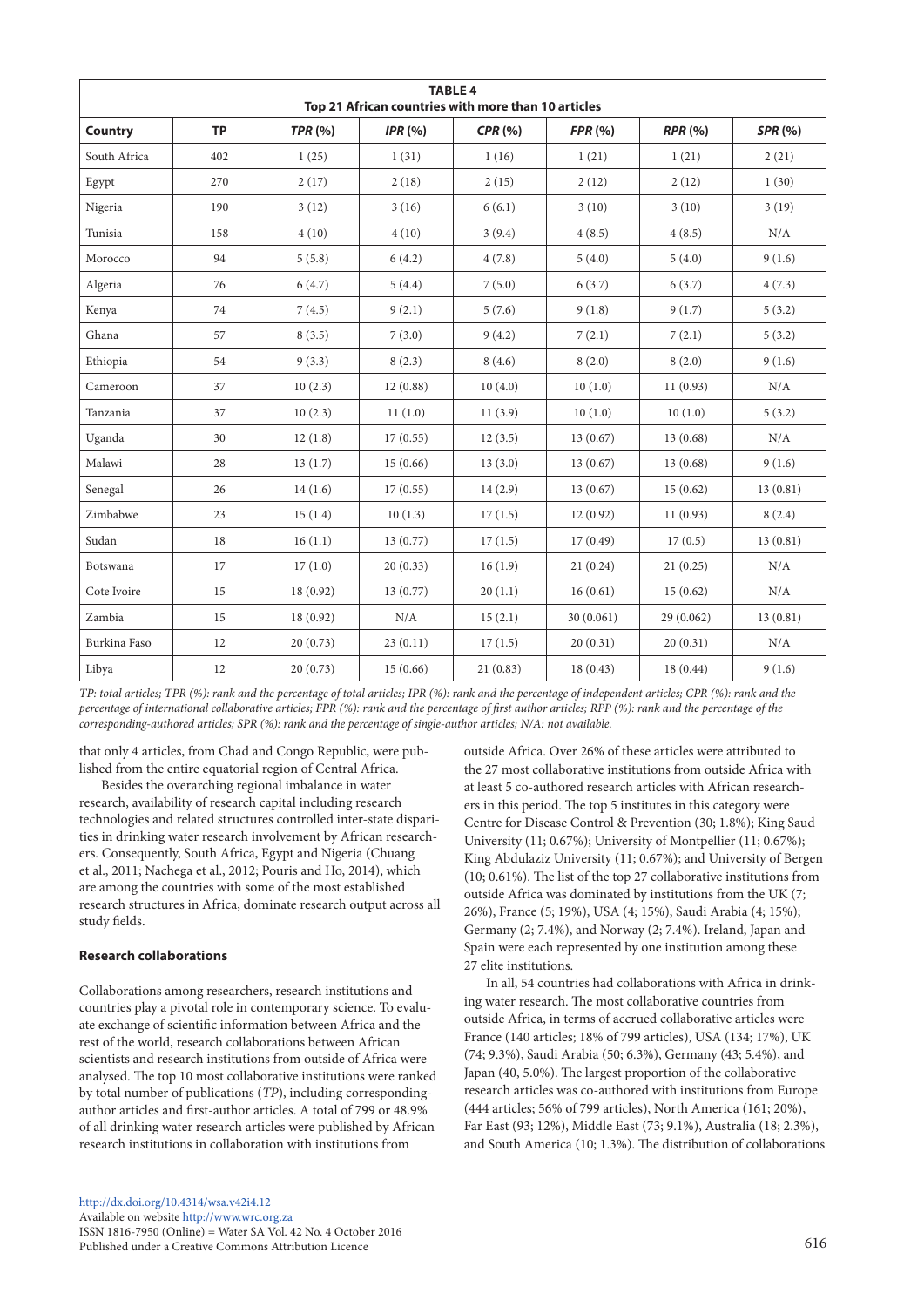in the current analysis was similar to that reported in literature (Li et al., 2008).

The collaborative agencies that retained first-authorship of collaborative articles also retained corresponding-authorship (*r*2 > 0.988). German (92%), Saudi (72%), and Norwegian (71%) institutions retained highest proportion of first- and corresponding-authorship in their collaborative articles with African institutes, whereas French (32.7%) and Spanish (38.7%) agencies had the lowest proportion of first-author and corresponding-author articles with African researchers.

#### **Article visibility and citation trends**

To assess the visibility of research articles, the number of times an article was cited from publication till the end of 2013 ( $TC_{2013}$ ) was used as an indicator (Chuang et al., 2007). Reader preferences and scientific impact of published work were studied by analysing the 19 most cited publications in drinking water research in Africa from 1991 to 2013. The list of the most cited articles ( $TC_{2013}$ >60) is given in Table 5. With the single exception of one review paper, the entire list of top cited works comprised of research articles. The main subject areas covered by the 19 most cited articles were: 'water defluoridation' (4 articles) and 'water fluoride' (1 article), which were cited 572 times; followed by 'in vivo animal tests' (4 articles), cited 372 times; 'solar water purification technology' (3 articles) with 343 citations; 'general water purification technologies' (2 articles) with 142 citations; and 'heavy metal water pollution' (1 article) with 89 citations.

The high readership of articles on the subject of water fluoride was expected when it is considered that large portions of Africa, including regions along the Great Rift Valley from Sudan through Southern Sudan, Djibouti, Eritrea, Ethiopia, Kenya, Uganda, Tanzania, Malawi, down to South Africa; West African states of Niger, Nigeria, and Senegal (Ayoob and Gupta, 2006); and Northern Africa states of Egypt (El-Sadaawy and El-Said, 2014), Algeria (Achour and Youcef, 2009), and Tunisia (Hamdi and Srasra, 2009) are well known high-fluoride areas of the world. Therefore, in view of the high toxicities and the risk of high-fluoride exposure for the communities in the affected areas, the fate of fluoride in groundwater resources remains a major public health concern (Wambu et al., 2014).

Figure 2 shows that the visibility of the articles increased rapidly after the year 2000. Whereas the apparent reeason for this upsurge was not immediately clear, the current study period coincided with a time of rejuvenation and expansion in higher education and the academic sector in Africa (Varghee, 2004). The period also corresponds to the inception of the computer era and expanded use by researchers in Africa of electronic data retrieval systems and the Internet to access research databases (Ailamaki et al., 2003; Blau et al., 2003). An analysis of citation trends of drinking water research articles among the top African countries is depicted in Fig. 3. Visibility of articles reached its maximum within 2–3 years of publication and decreased thereafter to near-zero in 17−22 years, as previously reported by Chuang et al. (2007) and Zhang (2012). However, the actual duration of optimum scientific visibility of articles varied from country to country. Articles from Tunisia had the highest mean visibility of 2.0 citations per article. They were followed by articles of Egyptian (~1.5 citations), South African (~1.4 citations), and Nigerian (~1.0 citations) origin. As can be seen from Fig. 4, internationally collaborative articles had the highest visibility and scientific impact followed by inter-institutional collaborative articles, single-country articles and single-author articles, respectively.



*Figure 2*

*Number of citations per article by year for the top seven most cited articles in drinking water research in Africa from 1991 to 2013*



*Visibility of research articles by country of origin*

# **CONCLUSIONS**

An overview of drinking water research in Africa during the 1991–2013 period has been presented with respect to annual publication outputs, Web of Science subject categories, research areas, journals, institutions, countries, and trends in collaboration, research emphases and tendencies. The publication output in this field increased at exponential rates over the entire study period. It has been adduced therefore that drinking water research in Africa is a developing field of study. The key subject categories of study were: 'water resources', 'environmental science', and 'environmental and occupational health public'. Environmental toxicology and ecology, therefore, significantly controlled Africa's water research during this time. Research output by African countries was, however, controlled by availability of research capital and regional differences in environmental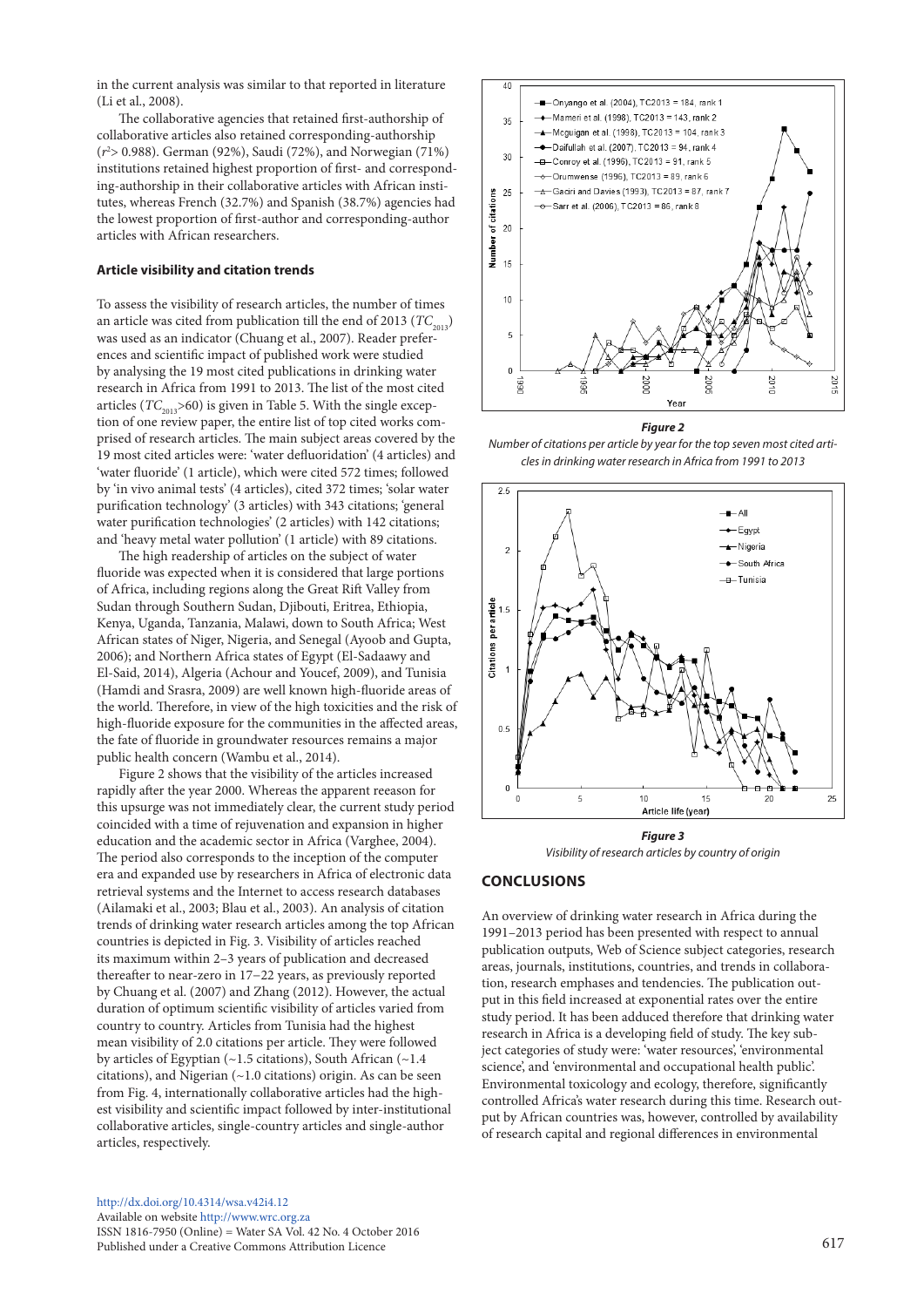| <b>TABLE 5</b><br>Top 19 articles with TC2013>60 |                                                                                                                                                  |                          |  |  |  |  |
|--------------------------------------------------|--------------------------------------------------------------------------------------------------------------------------------------------------|--------------------------|--|--|--|--|
| <b>Rank</b><br>(TC2013)                          | Article title                                                                                                                                    | Reference                |  |  |  |  |
| 1(184)                                           | Adsorption equilibrium modeling and solution chemistry dependence of fluoride removal from water by<br>trivalent-cation-exchanged zeolite F-9    | Onyango et al. (2004)    |  |  |  |  |
| 2(143)                                           | Defluoridation of septentrional Sahara water of north Africa by electrocoagulation process using bipolar<br>aluminium electrodes                 | Mameri et al. (1998)     |  |  |  |  |
| 3(104)                                           | Solar disinfection of drinking water contained in transparent plastic bottles: characterizing the bacterial<br>inactivation process              | McGuigan et al. (1998)   |  |  |  |  |
| 4(94)                                            | Adsorption of fluoride in aqueous solutions using KMnO4-modified activated carbon derived from steam<br>pyrolysis of rice straw                  | Daifullah et al. (2007)  |  |  |  |  |
| 5(91)                                            | Solar disinfection of drinking water and diarrhoea in Maasai children: A controlled field trial                                                  | Conroy et al. (1996)     |  |  |  |  |
| 6(89)                                            | Removal of lead from water by adsorption on a kaolinitic clay                                                                                    | Orumwense (1996)         |  |  |  |  |
| 7(87)                                            | The occurrence and geochemistry of fluoride in some natural-waters of Kenya                                                                      | Gaciri and Davies (1993) |  |  |  |  |
| 8(86)                                            | Red wine polyphenols prevent angiotensin II-induced hypertension and endothelial dysfunction in rats:<br>Role of NADPH oxidase                   | Sarr et al. (2006)       |  |  |  |  |
| 9(83)                                            | Inactivation of fecal bacteria in drinking water by solar heating                                                                                | Joyce et al. (1996)      |  |  |  |  |
| 10(77)                                           | Review of electro-assisted methods for water purification                                                                                        | Grimm et al. (1998)      |  |  |  |  |
| 10(77)                                           | Effect of ascorbic acid and Vitamin E supplementation on semen quality and biochemical parameters of<br>male rabbits                             | Yousef et al. (2003)     |  |  |  |  |
| 12(76)                                           | Thymoquinone attenuates ifosfamide-induced Fanconi syndrome in rats and enhances its antitumor activ-<br>ity in mice                             | Badary (1999)            |  |  |  |  |
| 13(72)                                           | Antioxidant effect of vitamin E and selenium on lipid peroxidation, enzyme activities and biochemical<br>parameters in rats exposed to aluminium | El-Demerdash (2004)      |  |  |  |  |
| 14(69)                                           | Outbreak of acute hepatitis-e virus-infection among military personnel in northern Ethiopia                                                      | Tsega et al. (1991)      |  |  |  |  |
| 15(66)                                           | Drinking water quality in the Ethiopian section of the East African Rift Valley I - data and health aspects                                      | Reimann et al. (2003)    |  |  |  |  |
| 16(65)                                           | Solar disinfection of water reduces diarrheal disease: an update                                                                                 | Roberts et al. (2001)    |  |  |  |  |
| 16(65)                                           | Keeping clean water clean in a Malawi refugee camp: a randomized intervention trial                                                              | Conroy et al. (1999)     |  |  |  |  |
| 18(64)                                           | Study of a new technique for fluoride removal from water                                                                                         | Loucini et al. (1997)    |  |  |  |  |
| 19(62)                                           | Inhibition of benzo (a)pyrene-induced forestomach carcinogenesis in mice by thymoquinone                                                         | Badary et al. (1991)     |  |  |  |  |

*TC<sub>2013</sub>: number of citations from Web of Science Core Collection of an article from its publication up to the end of year 2013* 

factors. The overarching research challenges were disease burden in the sub-Saharan region and water shortage in the arid north. About 25% of all publications in drinking water research were published by South African institutions and the distribution of drinking water research by region for the rest of Africa followed the order: North Africa > West Africa > East Africa > Southern Africa > Horn of Africa > Central Africa. Collaborative research became increasingly attractive and about half of all articles were co-authored by African researchers and collaborative institutions from Europe, North America, and the Far East. The most collaborative countries were France and USA. The highest visibility and scientific impact of publications were associated with review articles and internationally collaborative articles.

# **RECOMMENDATIONS**

Drinking water research in Africa bore the marks of a developing research field and there is still a paucity of data in many aspects of this field. The African states and international community must make deliberate efforts to promote research in this field and bridge the gaps to meet the technological demand for research data in this area.



*Figure 4 Effect of collaborations on article visibility*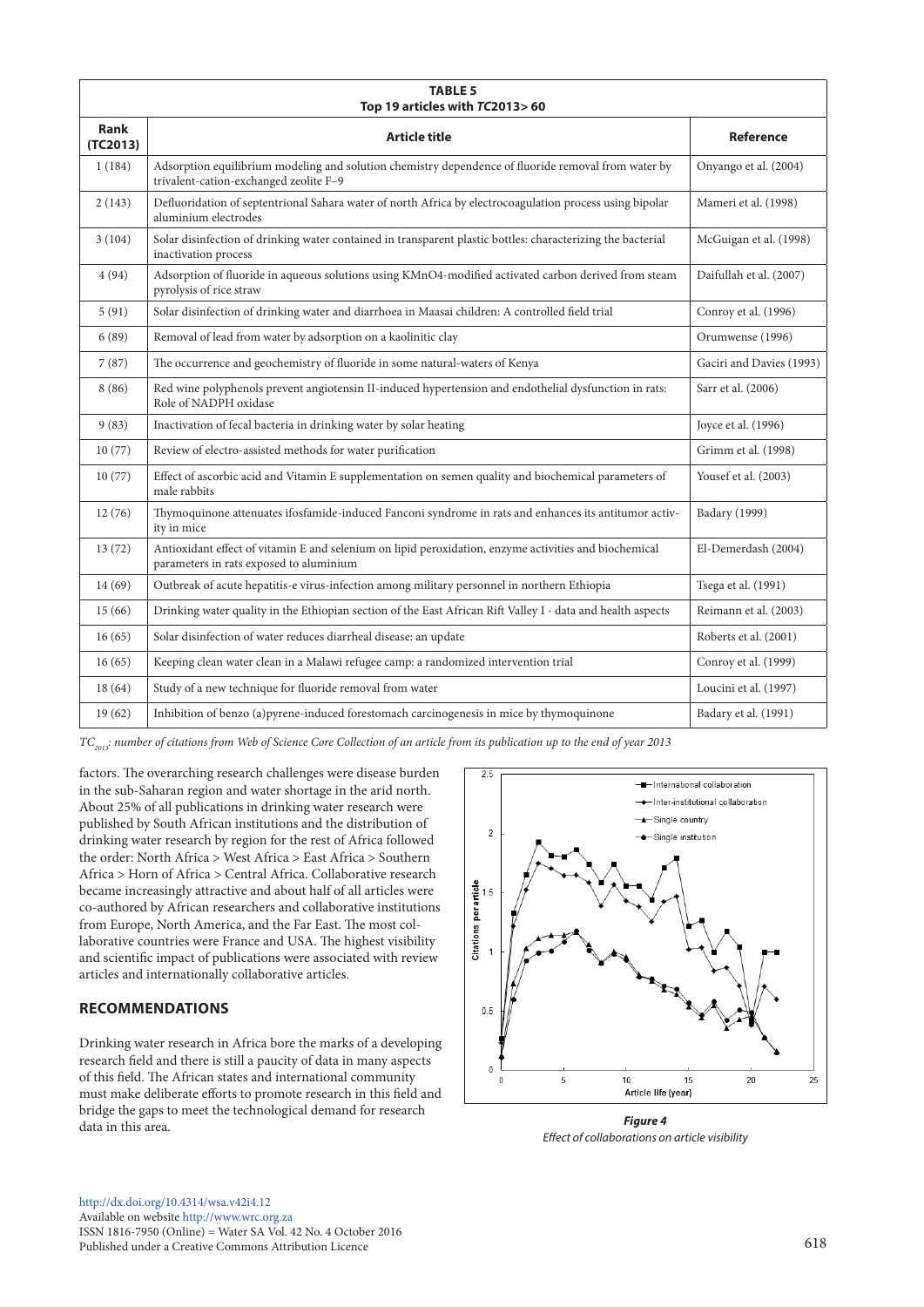An interesting topic for future research would be to break down the analysis of the data by African regional blocks in order to examine the type of water research that dominates in the different regions of the continent.

Current results showed that environmental safety is increasingly becoming a subject of concern to Africa. Deliberate efforts must be made by all stakeholders and players in the relevant sectors to safeguard African water resources, especially the crossborder water resources, to curb any further degradation.

# **REFERENCES**

- ACHOUR S and YOUCEF L (2009) Defluoridation of the Algerian north Sahara waters by adsorption onto local bentonites. *Int. J. Envir. Stud*. **66** 151–165.
- AILAMAKI A, FALOUTSOS C, FISCHBECK PS, SMALL MJ and VANBRIESEN J (2003) An environmental sensor network to determine drinking water quality and security. *Sigmod Rec.***32** 47–52.
- AYOOB S AND GUPTA K (2006) Fluoride in drinking water: A review on the status and stress effects. *Crit. Rev. Environ. Sci. Technol.***36** 433–487.
- BADARY OA (1999) Thymoquinone attenuates ifosfamide-induced Fanconi syndrome in rats and enhances its antitumor activity in mice. *J. Ethnopharmacol*. **67** 135–142.
- BADARY OA, AL-SHBANAH OA, NAGI MN, AL-RIKABI AC and ELMAZAR MMA (1991) Inhibition of benzo (a)pyrene-induced forestomach carcinogenesis in mice by thymoquinone. *Eur. J. Cancer Prev.* **8** 435–440.
- BETTERIDGE DJ (2000) What is oxidative stress. *Metabolism* **49** 3–8.
- BLAU JN, KELL CA and SPERLING JM (2003) Brief communication. Water-deprivation headache: a new headache with two variants. *Headache* **44** 79–83.
- CAMPBELL L, DIXON DG and HECKY RE (2003) A review of mercury in Lake Victoria, East Africa: implications for human and ecosystem health. *J. Toxicol. Env. Health-Pt B-Crit. Rev.* **6** 325–356.
- CHUANG KY, CHUANG YC, HO M and HO YS (2011) Bibliometric analysis of public health research in Africa: The overall trend and regional comparisons. *S. Afr. J. Sci.* **107** 1–6.
- CHUANG KY, HUANG YL and HO YS (2007) A bibliometric and citation analysis of stroke-related research in Taiwan. *Scientometrics* **72** 201–212.
- CONROY RM, ELMORE-MEEGAN M, JOYCE T, MCGUIGAN KG and BARNES J (1996) Early reports Solar disinfection of drinking water and diarrhoea in Maasai children: a controlled field trial*. Lancet* **348** 1695–1697.
- CONROY RM, MEEGAN ME, JOYCE T, MCGUIGAN K and BARNES J (1999) Solar disinfection of water reduces diarrhoeal disease: an update. *Arch. Dis. Child*. **81** 337–338.
- DAGDEVIREN H and ROBERTSON SA (2011) Access to water in the slums of sub-Saharan Africa. *Dev. Polic. Rev.* **29** 485–505.
- DAIFULLAH AAM, YAKOUT SM and ELREEFY SA (2007) Adsorption of fluoride in aqueous solutions using KMnO4-modified activated carbon derived from steam pyrolysis of rice straw. *J. Hazardous Mater.* **147** 633–643.
- DROOGERS P, IMMERZEEL WW, TERINK W, HOOGEVEEN J, BIERKENS MFP, VAN BEEK LPH and DEBELE B (2012) Water resources trends in Middle East and North Africa towards 2050. *Hydrol. Earth Syst. Sci*. **16** 3101–3114.
- EL-DEMERDASH FM (2004) Antioxidant effect of vitamin E and selenium on lipid peroxidation, enzyme activities and biochemical parameters in rats exposed to aluminium. *J. Trace Elem. Med. Biol.* **18** 113–121.
- EL-SADAAWY MM and EL-SAID GF (2014) Assessment of fluoride in three selected polluted environments along the Egyptian Mediterranean Sea: Effects on local populations. *Hum. Ecol. Risk Assess.* **20** 1643–1658.
- FELLER C and BERNOUX M (2008) Historical advances in the study of global terrestrial soil organic carbon sequestration. *Waste Manage.*  **28** 734–740.
- FU HZ, LONG X and HO YS (2013a) China's research in chemical engineering journals in Science Citation Index Expanded: a bibliometric analysis. *Scientometrics* **98** 119–136.
- FU HZ, WANG MH and HO YS (2013b) Mapping of drinking water research: A bibliometric analysis of research output during 1992– 2011. *Sci. Total Environ*. **443** 757–765.
- GACIRI SJ and DAVIES TC (1993) The occurrence and geochemistry of fluoride in some natural waters of Kenya 143*. J. Hydrol.* **143** 395–412.
- GHIGLIERI G, PITTALIS D, CERRI G and OGGIANO G (2012) Hydrogeology and hydrogeochemistry of an alkaline volcanic area: the NE Mt. Meru slope (East African Rift – Northern Tanzania). *Hydrol. Earth Syst. Sci.* **16** 529–541.
- GRIFFITHS I (1986) The scramble for Africa: Inherited political boundaries. *Geogr. J.* 152 (2) 204–216.
- GRIMM J, BESSARABOV D and SANDERSON R (1998) Review of electro-assisted methods for water purification. *Desalination* **115** 285–294.
- GUIMARAES JA and CARLINI CR (2004) Most cited papers in *Toxicon*. *Toxicon* 44 (4 345–359.
- HAMDI N and SRASRA E (2009) Retention of fluoride from industrial acidic wastewater and NaF solution by three Tunisian clayey soils. *Fluoride* **42** 39–45.
- HARRIS AR, BOEHM AB and DAVIS J (2013) Mechanisms of postsupply contamination of drinking water in Bagamoyo, Tanzania. *J. Water Health* **11** 543–554.
- HUNTER PR, MACDONALD AM and CARTER RC (2010) Water supply and health. *PLoS Med* **7** (11) e1000361. doi:10.1371/journal. pmed.1000361.
- KHAN MA and HO YS (2011) Arsenic in drinking water: A review on toxicological effects, mechanism of accumulation and remediation. *Asian J. Chem.* **23** 1889–1901.
- KUSANGAYA S, WARBURTON ML, ARCHER VAN GARDEREN E and JEWITT GPW (2014) Impacts of climate change on water resources in southern Africa: A review. *Phys. Chem. Earth Parts A/B/C* **67–69** 47–54.
- JOYCE TM, MCGUIGAN KG, CONROY RM and GUIGAN KGMC (1996) Inactivation of fecal bacteria in drinking water by solar heating. *Appl. Environ. Microbiol*. **62** 399–402.
- LI J, WANG MH and HO YS (2011) Trends in research on global climate change: A Science Citation Index Expanded–based analysis. *Glob. Planet. Change* **77** 13–20.
- LI LL, DING GH, FENG N, WANG MH and HO YS (2009) Global stem cell research trend: Bibliometric analysis as a tool for mapping of trends from 1991 to 2006. *Scientometrics* **80** 39–58.
- LI T, HO YS and LI CY (2008) Bibliometric analysis on global Parkinson's disease research trends during 1991–2006. *Neurosci. Lett*. **441** 248–52.
- LOPEZ AD, MATHERS CD, EZZATI M, JAMISON DT and MURRAY CJL (2006) Global and regional burden of disease and risk factors, 2001: systematic analysis of population health data. *Lancet*  **367** 1747–1757.
- LOUCINI H, L; A, BELHOCINE D, GRIB H, DROUICHE M, PAUSS A and MAMERI N (1997) Study of a new technique for fluoride removal from water. *Desalination* **114** 241–251.
- MAMERI N, YEDDOU AR, LOUNICI H, BELHOCINE D, GRIB H and BARIOU B (1998) Defluoridation of septentrional Sahara water of North Africa by electrocoagulation process using bipolar aluminium electrodes. *Water Res.* **32** 1604–1612.
- MAO N, WANG MH and HO YS (2010) A bibliometric study of the trend in articles related to risk assessment published in Science Citation Index. *Hum. Ecol. Risk Assess*. **16** 801–824.
- NACHEGA JB, UTHMAN OA HO YS, LO M, ANUDE C, KAYEMBE P, WABWIRE-MANGEN F, GOMO E, SOW PS, OBIKE U, KUSIAKU T, MILLS EJ, MAYOSI BM and IJSSELMUIDEN C (2012) Current status and future prospects of epidemiology and public health training and research in the WHO African region. *Inter. J.Epidemiol.* **41** 1829–46.
- MCGUIGAN KG, JOYCE TM, CONROY RM, GILLESPIE JB and ELMORE-MEEGAN M (1998) Solar disinfection of drinking water contained in transparent plastic bottles: characterizing the bacterial inactivation process. *J. Appl. Microbiol*. **84** 1138–1148.

Available on website http://www.wrc.org.za ISSN 1816-7950 (Online) = Water SA Vol. 42 No. 4 October 2016 Published under a Creative Commons Attribution Licence 619